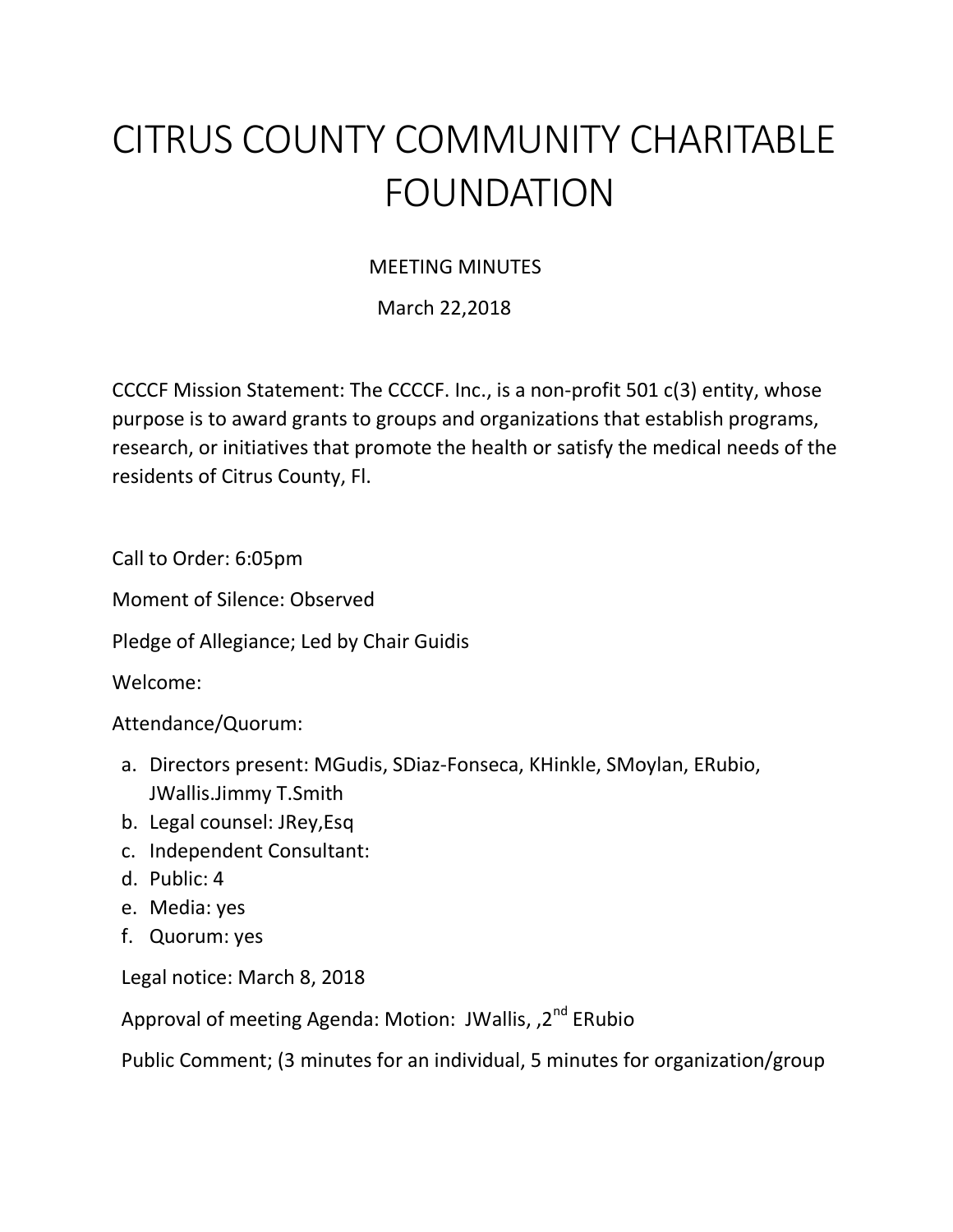Debbie Ressler, chairperson Citrus Memorial Hospital foundation board. She spoke to dispel rumors about fraudulent actions of the hospital board from Josh Wooten. There are no fraudulent actions. There is an annual audit. Information was sent to Governor Scott and State Senator Massullo. The expenditures due to the previous Citrus Memorial Hospital have exceeded early estimates due to poor administrative management and outstanding debts and recoupment fees. She made note that Mr. Josh Wooten has not attended any board meetings. She also brought up discrepancies in the CCCCF bylaws and original articles. The original articles have the word "new" in reference to grant awards and the bylaws do not have the word "new". She supported change of bylaws to match articles. The hospital board and HCA are open to any changes that may arise.

SMoylan brought a correction to minutes stating CCCCF should be nonprofit501c(3).

Minutes Approval for February 22,2018: Motion by JWallis,  $2^{nd}$  Sophia Diaz-Fonseca

Treasurer's Report:

Investment Asset as of February 28,2018- \$7,881,011

Cash as of February 28.2018 - \$254,418

Grant monies available:

2016/17 amount available \$ 20.917

2017/18 amount allotted \$140, 426

Invoices: Citrus Publishing \$118.76, Citrus Publishing \$77.12, The Hogan Law Firm-\$3.622.50, Nature Coast Web Design -\$100.00, Wells Business Solutions, LLC.-\$1,000.00, Auto-Insurance -\$479.00

Cash Balance after March 2018 checks pending \$249,021.00

Motion was made to pay outstanding invoices and seconded.

Chair M. Gudis swore in new member, Jimmy T. Smith, citrus county commissioner. He was voted in as vice chairman.